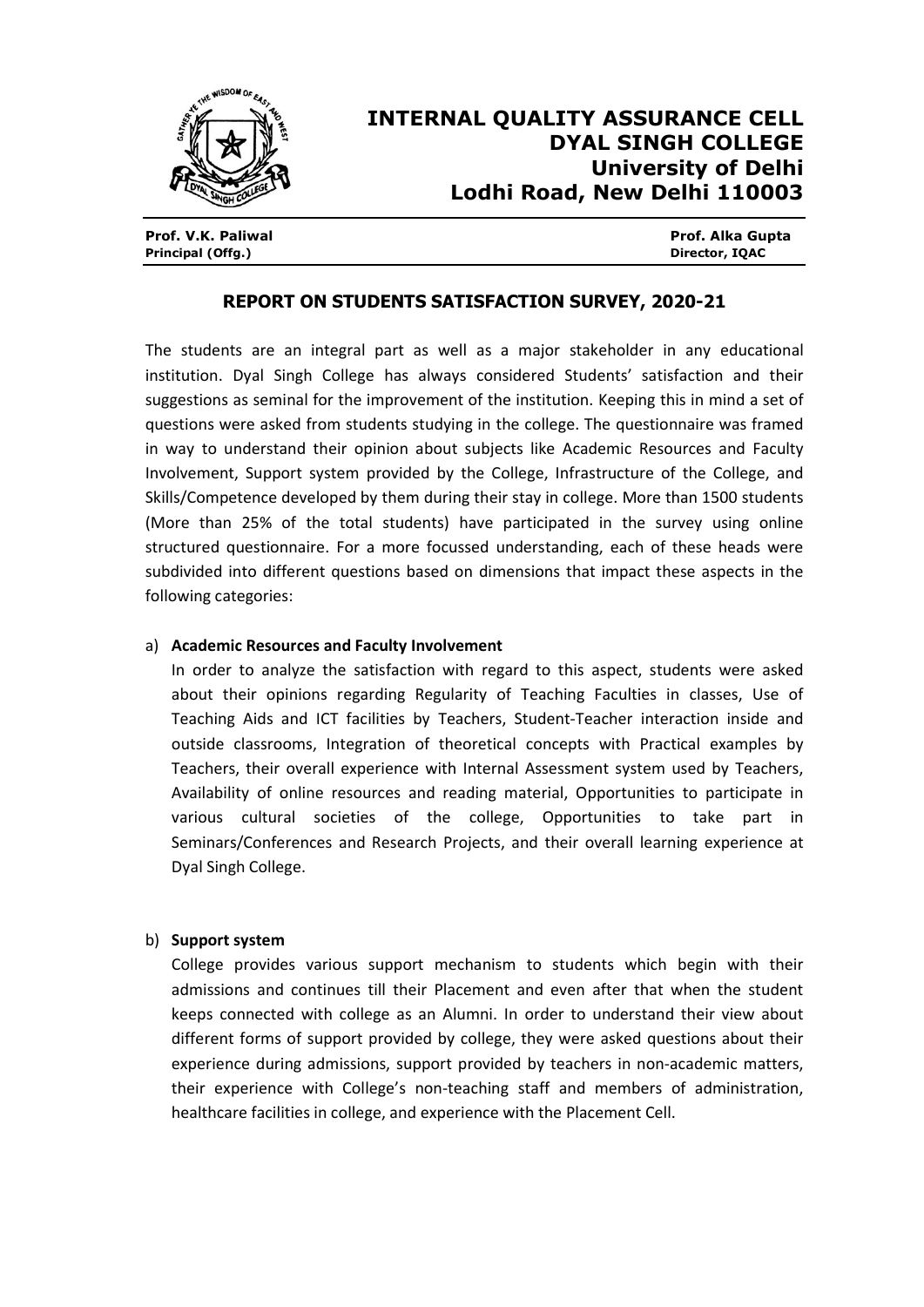*Students Satisfaction Survey, 2020-21*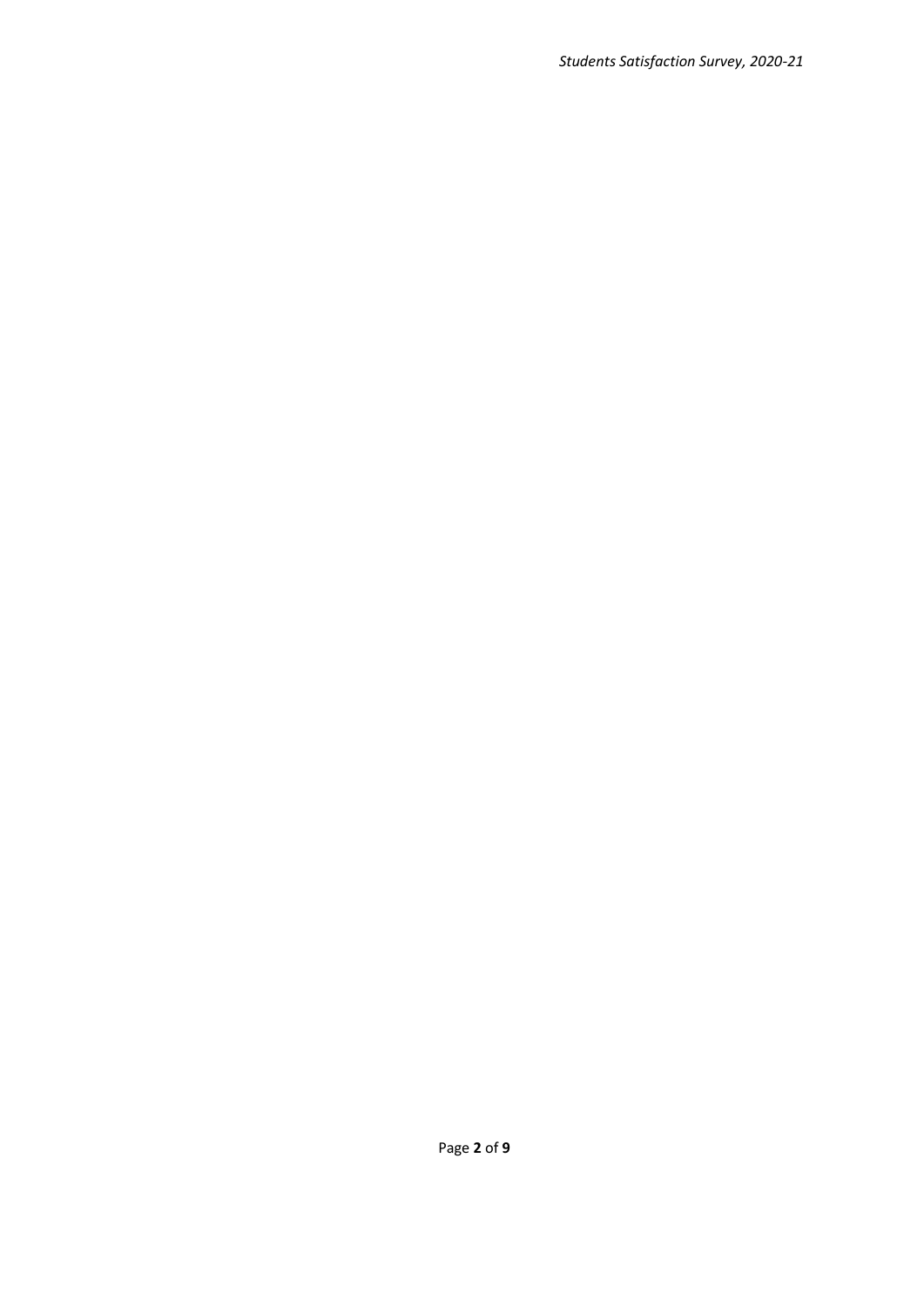|    | Indicator                                                                       | <b>Excellent</b> | Very<br>Good | Good  | Fair  | Poor  | <b>Not</b><br><b>Applicable</b> |
|----|---------------------------------------------------------------------------------|------------------|--------------|-------|-------|-------|---------------------------------|
| 1. | <b>Regularity of Teaching Faculties</b>                                         | 29.7             | 32.3         | 25.8  | 9     | 3.2   | $\Omega$                        |
| 2. | Use of Teaching Aids and ICT in<br>Class                                        | 18               | 27.8         | 30.2  | 15.3  | 5.4   | 3.3                             |
| 3. | Overall Experience with Internal<br>Assessment                                  | 21.3             | 28.1         | 30    | 14.4  | 5.1   | 1.1                             |
| 4. | Student-Teacher Interaction                                                     | 25.9             | 26.8         | 27.9  | 12.6  | 6.8   | 0                               |
| 5. | Integration of Theory and<br><b>Practical Examples in Class</b>                 | 20.6             | 27.8         | 27    | 16.1  | 6.3   | 2.2                             |
| 6. | Availability of Online Resources                                                | 21.5             | 24.6         | 26.5  | 18.6  | 8.4   | 0.4                             |
| 7. | Opportunity to Participate in<br>Seminars/Conferences/Research<br>Projects      | 16.9             | 21.1         | 25.3  | 16.7  | 14.3  | 5.7                             |
| 8. | Opportunities and Functioning of<br><b>Cultural Societies and</b><br>Committees | 16.2             | 18.7         | 22.9  | 16.2  | 14.7  | 11.3                            |
| 9. | <b>Overall Learning Experience</b>                                              | 20               | 24.6         | 26.5  | 18.6  | 8.4   | 1.9                             |
|    | <b>DSC AVERAGE</b>                                                              | 21.1%            | 25.75%       | 26.9% | 15.3% | 8.06% | 2.9%                            |

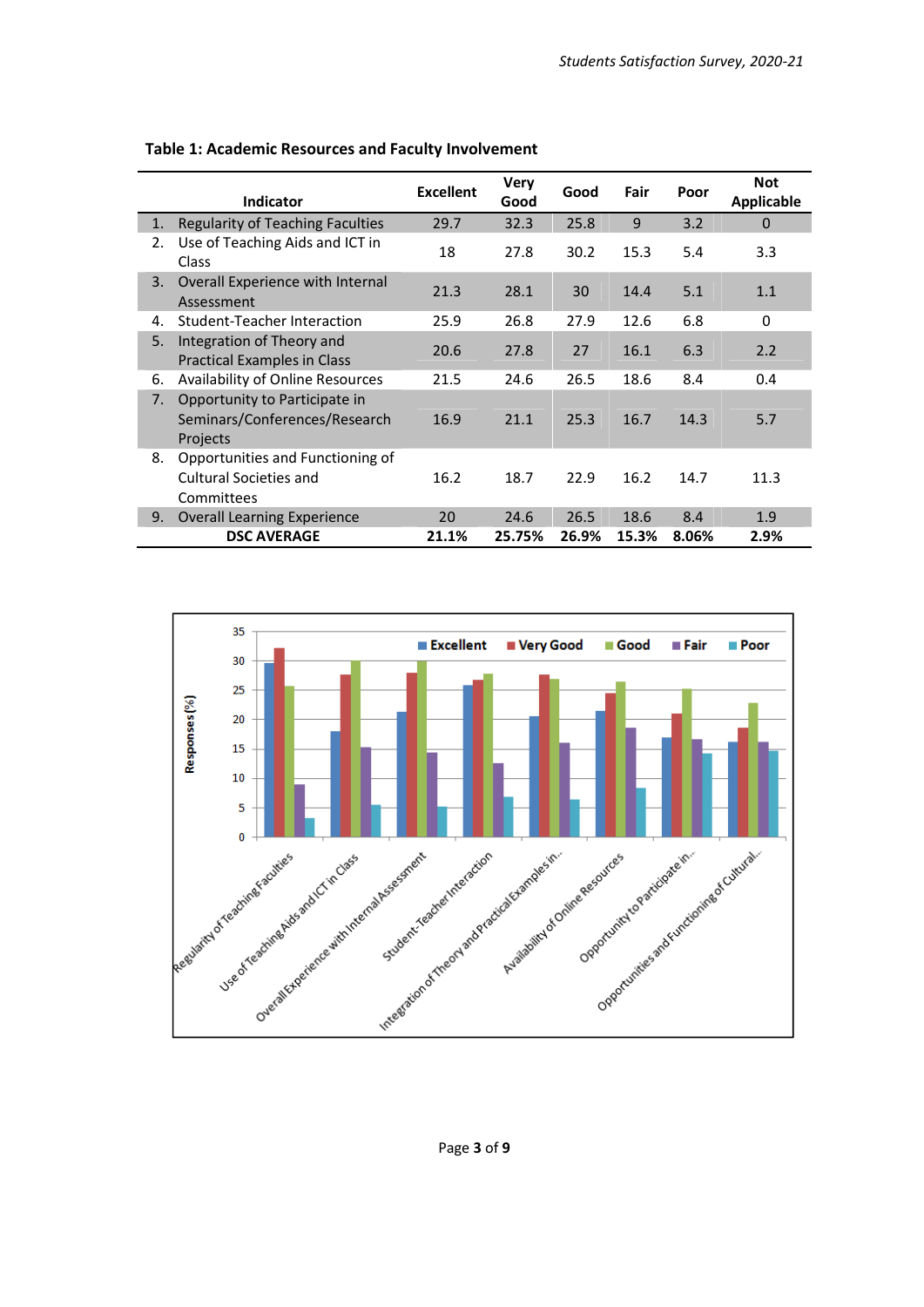| <b>Indicator</b>                                                                           | <b>Excellent</b> | Verv<br>Good | Good | Fair | Poor | <b>Not</b><br><b>Applicable</b> |
|--------------------------------------------------------------------------------------------|------------------|--------------|------|------|------|---------------------------------|
| <b>Experience during admission</b>                                                         | 24.8             | 31.5         | 28.3 | 10   | 3.8  | 1.6                             |
| <b>Experience with Department's</b><br>Teachers and their help in non-<br>academic matters | 24.4             | 26.6         | 26.9 | 11.5 | 4.1  | 6.5                             |
| <b>Experience with College</b><br><b>Administration</b>                                    | 19.4             | 26.9         | 28.8 | 12.8 | 5    | 7.1                             |
| <b>Experience with Placement Cell</b>                                                      | 10               | 14.7         | 22.4 | 14.3 | 9.3  | 29.4                            |
| <b>Experience with healthcare facility in</b><br><b>College</b>                            | 9.3              | 11.2         | 21.2 | 10.9 | 5.4  | 42                              |
| <b>AVERAGE</b>                                                                             | 17.6             | 21.2         | 25.5 | 11.9 | 5.5  | 17.3                            |

#### **Table 2: Support System**

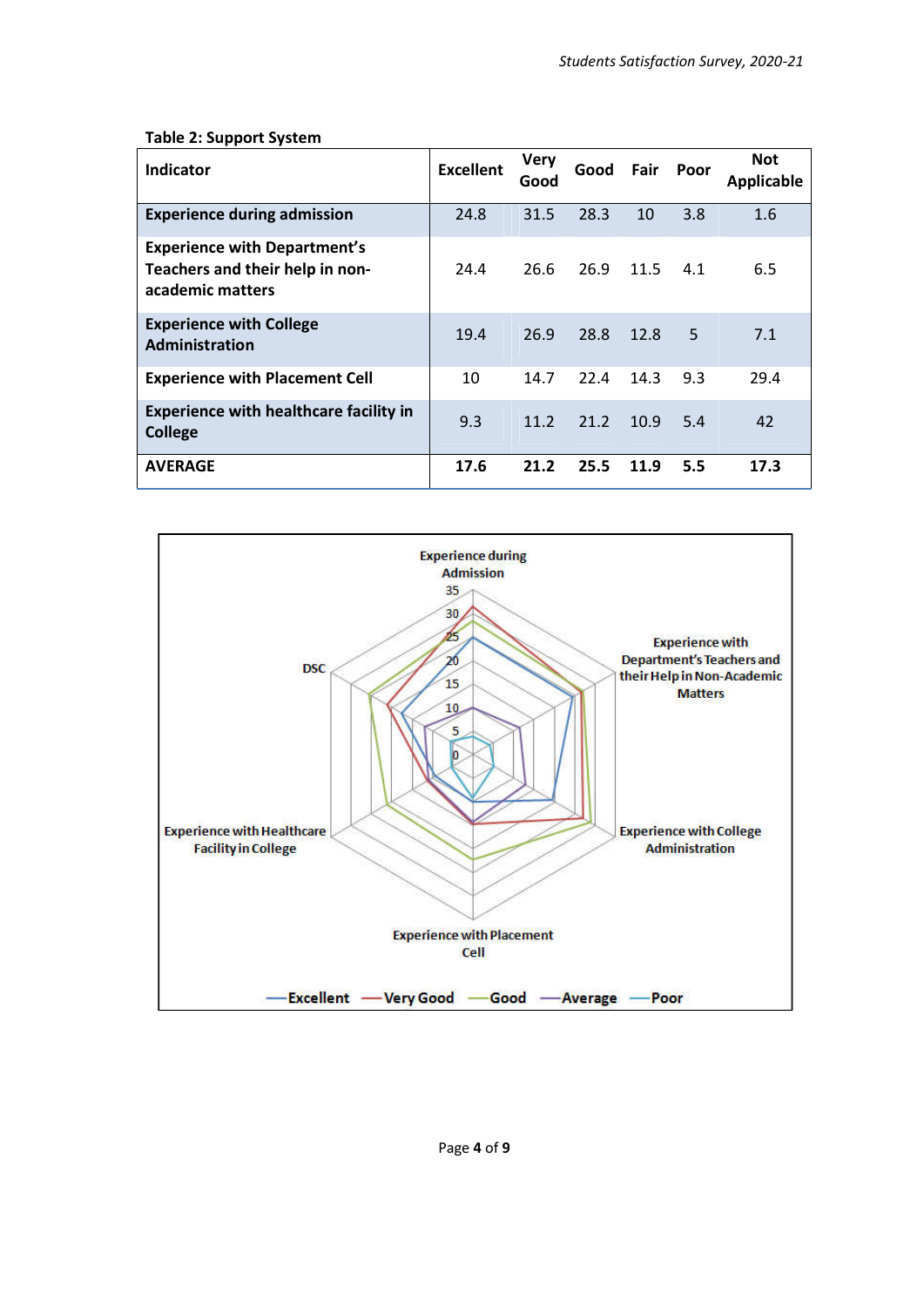# c) **Infrastructure**

The college infrastructure is very significant for overall growth of student and has important role in facilitating teaching-learning process. Under this head, students were asked their opinion about Classroom facilities (to be judged on basis of Seating Arrangements, Furniture, Lighting Arrangements, Cleanliness, and IT facilities wherever applicable), Library Reading Room facility, Library Reading Material Support (including availability of Text Books, Reference Books, Journals, Magazines and Newspapers), College Website, Sports Facilities, Canteen facilities (to be judged on quality of food served, hygiene standards, and relative cost of food items), Drinking Water facility (based on accessibility and hygiene), Washroom facility (based on cleanliness, water supply, and lighting), and Environment of College in terms of Safety and Security (including use of modern technology and techniques like installation of CCTV cameras, its functioning etc.)

| Indicator |                                                                         | <b>Excellent</b> | <b>Very</b><br>Good | Good | Fair | Poor | <b>Not</b><br><b>Applicable</b> |
|-----------|-------------------------------------------------------------------------|------------------|---------------------|------|------|------|---------------------------------|
| 1.        | Classroom facilities                                                    | 9.7              | 14.8                | 19.7 | 11.3 | 5.6  | 38.9                            |
| 2.        | Library Reading Room facility                                           | 13.3             | 14                  | 20   | 9    | 4.4  | 39.3                            |
| 3.        | <b>Library Reading Material</b><br><b>Support and Digital Resources</b> | 12.8             | 16.3                | 21.7 | 11.9 | 7.2  | 30.1                            |
| 4.        | College website                                                         | 16.7             | 23.8                | 31.5 | 17.6 | 8.3  | 2.1                             |
| 5.        | Safe and secure environment in<br>college                               | 13.1             | 15.5                | 20.2 | 11   | 3.9  | 36.3                            |
| 6.        | Canteen facility                                                        | 11.4             | 15.6                | 20   | 11.1 | 3.8  | 38.1                            |
| 7.        | Drinking water facility                                                 | 8.9              | 12.5                | 18.7 | 11.6 | 10.5 | 37.5                            |
| 8.        | Washroom facilities                                                     | 8.7              | 21.4                | 8.8  | 15.7 | 8.5  | 36.9                            |
| 9.        | Sports facilities                                                       | 9.3              | 13.6                | 20.8 | 11.9 | 6.3  | 38.1                            |
|           | 10. Internet facilities                                                 | 7.9              | 13.3                | 20.4 | 13.6 | 12.8 | 32.1                            |
|           | <b>DSC AVERAGE</b>                                                      | 11.2             | 16.1                | 20.2 | 12.5 | 7.1  | 32.9                            |

## **Table 3: Infrastructural Perception**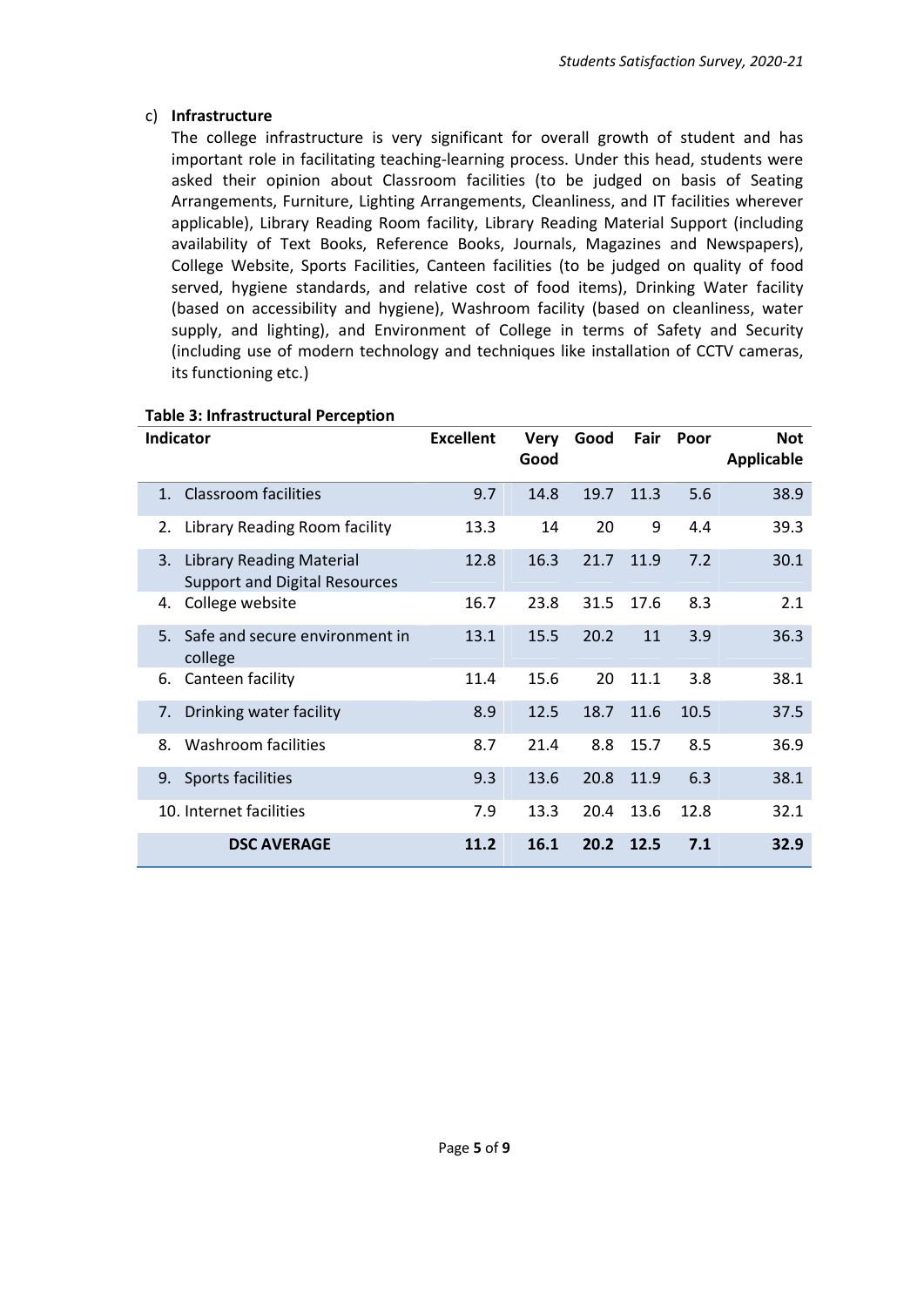

# d) **Skills/Competence developed during course of study**

This is one of the most important part of the survey, where students not only assess their personal progress and growth but also help us identify areas where we should focus more in future. In this regard students were asked to judge their improvement in Analytical skills, Problem Solving Competence, Leadership skills, Team Work skills, Communication competence, IT skills, and Entrepreneurial/Job based skills.

For each of these questions, they were given six options to choose from: Excellent, Very Good, Good, Fair, Poor and Not-Applicable (No opinion on the subject). 1560 Students across all disciplines and semesters of study took part in the survey and their responses have been collated in the table below. All data are in percentages.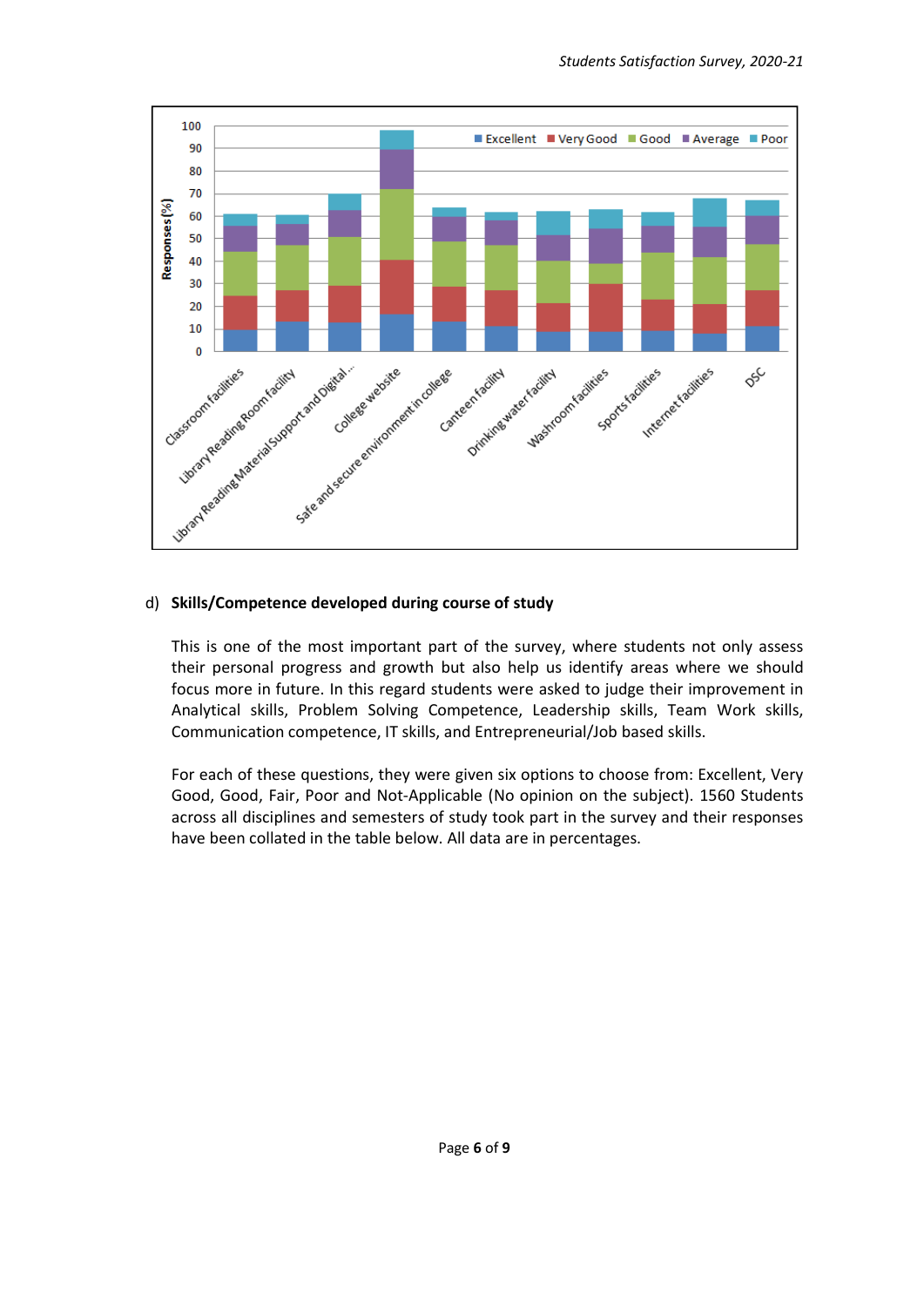| $1800 - 11000 - 10000 - 10000 - 10000 - 10000 - 10000 - 10000 - 10000 - 10000 - 10000 - 10000 - 10000 - 10000 - 10000 - 10000 - 10000 - 10000 - 10000 - 10000 - 10000 - 10000 - 10000 - 10000 - 10000 - 10000 - 10000 - 10000 - 10000 - 10000 - 10000 - 1000$ |                                      |                  |                     |      |       |      |                                 |  |
|---------------------------------------------------------------------------------------------------------------------------------------------------------------------------------------------------------------------------------------------------------------|--------------------------------------|------------------|---------------------|------|-------|------|---------------------------------|--|
|                                                                                                                                                                                                                                                               | <b>Indicator</b>                     | <b>Excellent</b> | <b>Very</b><br>Good | Good | Fair  | Poor | <b>Not</b><br><b>Applicable</b> |  |
|                                                                                                                                                                                                                                                               | 1. Leadership                        | 16.2             | 24.3                | 32.8 | 14.7  | 4.9  | 7.1                             |  |
|                                                                                                                                                                                                                                                               | 2. Team work/Collaboration<br>skills | 17.9             | 27                  | 28.8 | 13    | 6.1  | 7.2                             |  |
| 3.                                                                                                                                                                                                                                                            | Analytical competency                | 12.1             | 23.4                | 34.8 | 15.4  | 5.2  | 9.1                             |  |
| 4.                                                                                                                                                                                                                                                            | <b>Problem Solving</b><br>Competence | 13.8             | 26.9                | 32.7 | 16    | 4.2  | 6.4                             |  |
| 5.                                                                                                                                                                                                                                                            | Entrepreneurial/Job skills           | 10.1             | 18.1                | 26   | 16.7  | 9.7  | 19.3                            |  |
| 6.                                                                                                                                                                                                                                                            | Communication<br>competence          | 12.4             | 27.4                | 31.1 | 13.8  | 8.2  | 7.1                             |  |
| 7.                                                                                                                                                                                                                                                            | <b>IT skills</b>                     | 12.4             | 20.8                | 30.3 | 15.5  | 6.9  | 14.1                            |  |
|                                                                                                                                                                                                                                                               | <b>DSC AVERAGE</b>                   | 13.6             | 23.9                | 30.9 | 15.01 | 6.5  | 10.04                           |  |

**Table 4: Skills/ Competence developed during course of study**



On the subject of Academic Resources and Faculty Involvement around three-fourth of respondents graded it to be Good or above, whereas around 15 percent held it to be average. 87.8% of respondents held that the regularity of teaching faculties was Good or above, around three-fourth of students appreciated the use of teaching aids and ICT in classes, as well as the method of integrating theoretical concepts with practical examples by faculties, whereas 80.6% students marked the culture of interaction with faculties both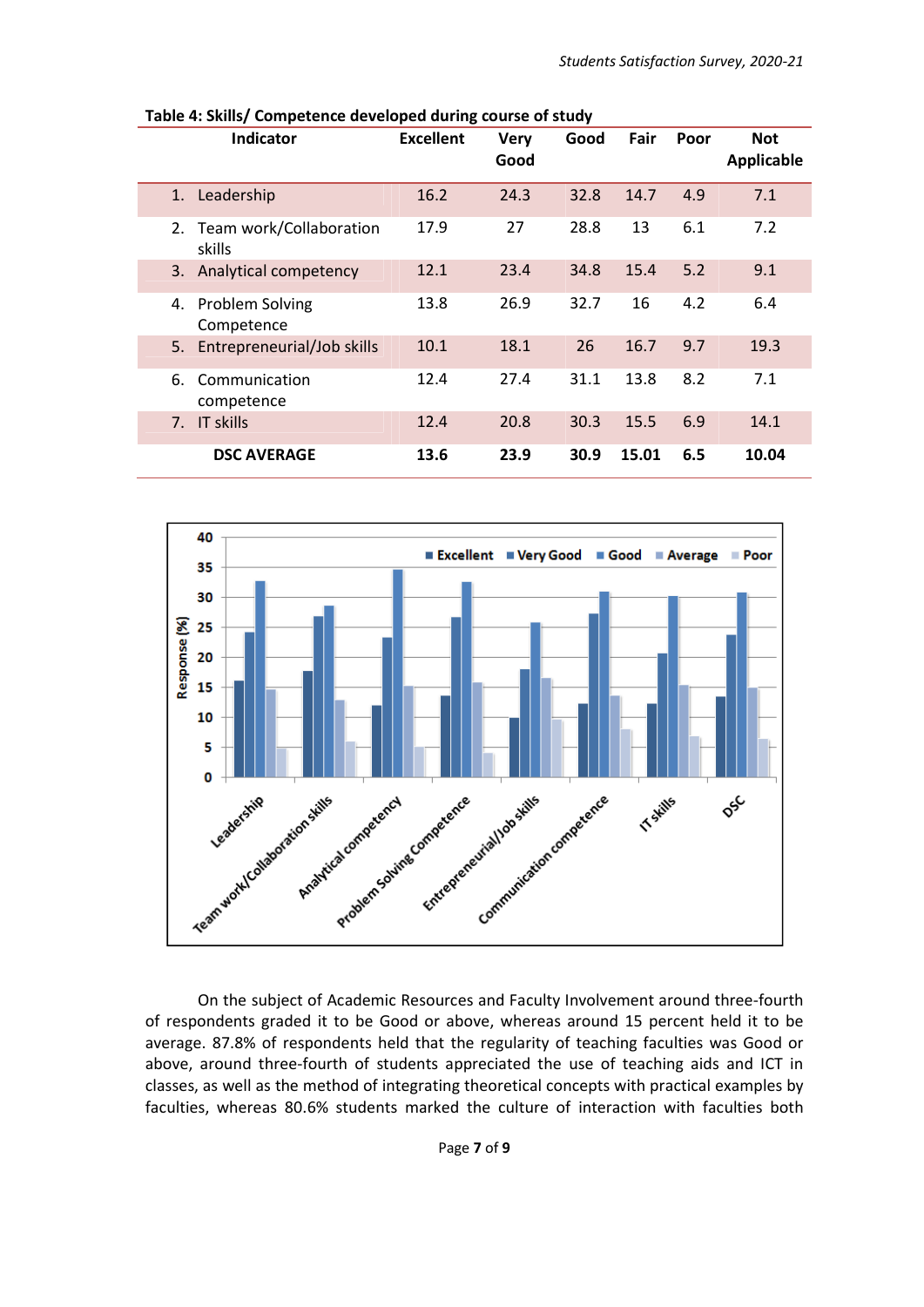inside and outside classroom as Good or above. Around 79% of students considered their experience with Internal Assessment conducted by their faculties as Good and 72.6% of students opined that good number of online resources were made available to them by the college. The data also reveal that only around 60% of students seem to be happy about the opportunities given to them in participating in conferences/seminars or research projects as well as in the cultural societies and committees of the college. Quite understandably around 15% held it to be poor. One of the reasons for the same can be that owing to COVID pandemic, the preparation within cultural societies as well as organization of seminars/conferences got negatively impacted as most of the events turned into online mode. However, there is a need to look into these concerns and prepare the college according to changing times by producing opportunities for greater number of students to participate in such bodies and events. It is satisfying that around three-fourth of the respondents marked their overall learning experience, even during pandemic, as Good or above.

Next students were asked a set of questions related to their experience with the support system provided by the college. Around 64% students marked that the overall support system was Good and above. 84.6% respondents held that their experience during admission was very satisfying. Around three fourth of total respondents felt that their teacher's help in non-academic matters and their experience with college administration was Good or above. Due to COVID pandemic, students were not very familiar with the healthcare facility being provided by college. At the same time the Placement cell has also not been able to effectively work during the last two years. This is reflected in the fact that high percentage of students (42% and 29.4% respectively) marked their experience with healthcare facility and college placement cell as not applicable or not able to say.

The pandemic in the last two years kept teaching-learning in online mode and students for most part of their academic life could not visit the college physically. As a result, one could find in the responses that many students (32.9%) did not have anything to say about the college infrastructure. 50.8% students held that the Reading Material Support as well as Digital Resources made available by the Library was Good or above. This is regardless of the fact that due to long lockdown students could not take help from the reading collections of the Library including books and journals. Also 72% students appreciated the support from College Website. If these data are seen carefully, one could conclude that the transformation of teaching-learning process under pandemic, where digital resources and website have become an integral part, has been quite successful as many students have both benefitted from it and appreciated the efforts put by college in this regard.

The next set of questions were to analyze the skills/competence developed by students during the course of study. It also indicated, in an indirect way, the overall learning outcomes because the improvement and growth in students' skills is the primary aim of any educational institution. 68.4% of respondents ranked their improvement in overall skills and competence as Good and above. It is heartening to note that in their self-assessment around three-fourth of all respondents claimed that in most categories- be it Leadership, Team work skills, Analytical competence, Problem Solving competence, Communication Competence as well as IT Skills- they had improved significantly and hence their growth could be ranked as Good or above. The only concern is with regard to Entrepreneurial/Job skills, where 8.2% respondents marked as Poor and 13.8% as Average. Definitely the institution will look into these lacunas and strive to overcome the limitations in this regard